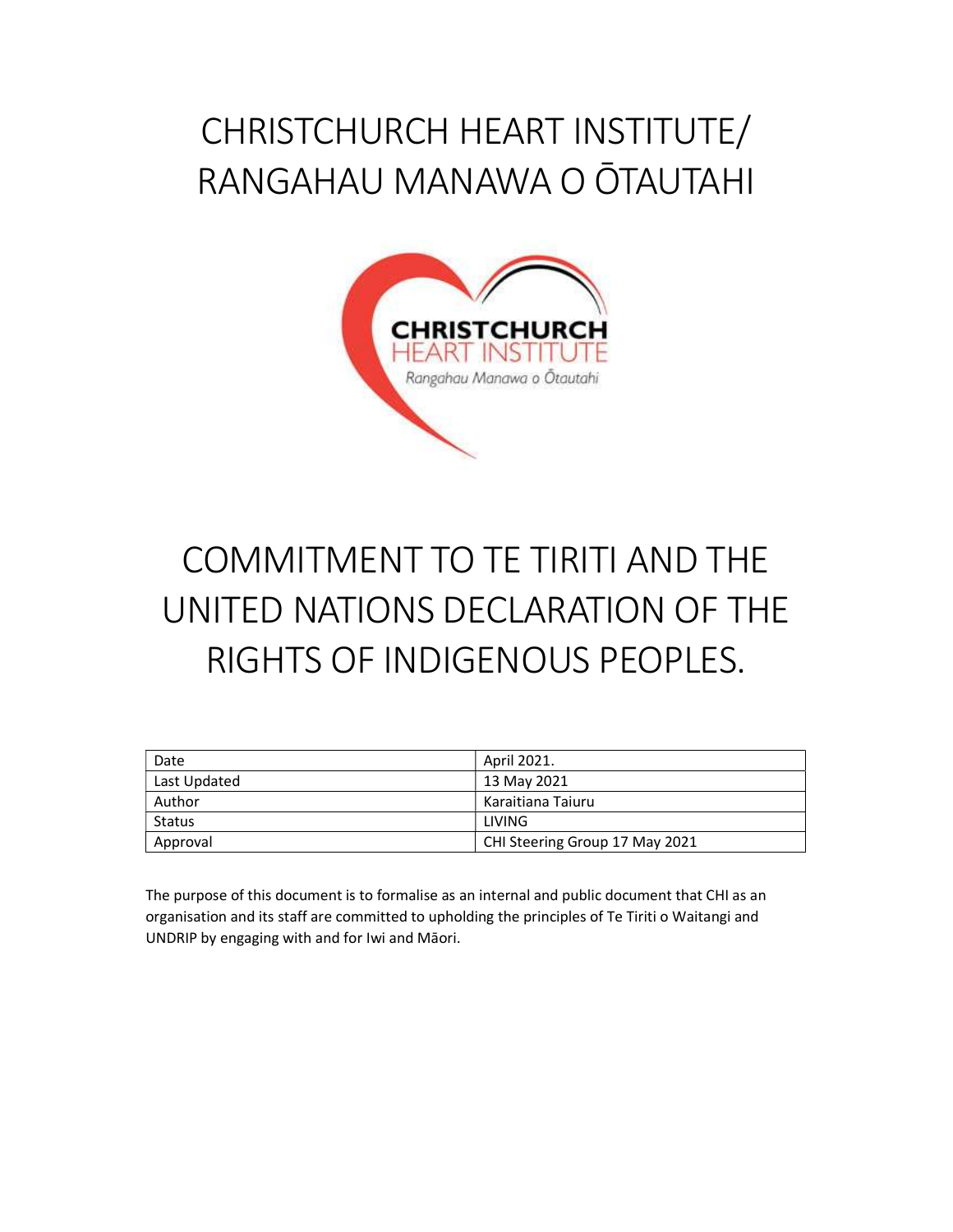## What is the United Nations Declaration of the Rights of Indigenous Peoples (UNDRIP) 2007

UNDRIP is a comprehensive international human rights document on the rights of Indigenous Peoples, consisting of 46 articles. It covers a broad range of rights and freedoms, including the right to self-determination, culture and identity, and rights to education, economic development, religious customs, health and language.

The Declaration aims to "enhance harmonious and cooperative relations between the State and Indigenous Peoples, based on principles of justice, democracy, respect for human rights, nondiscrimination and good faith".

In 2010 New Zealand officially endorsed UNDRIP and now the government has committed significant resources to implementing it in New Zealand.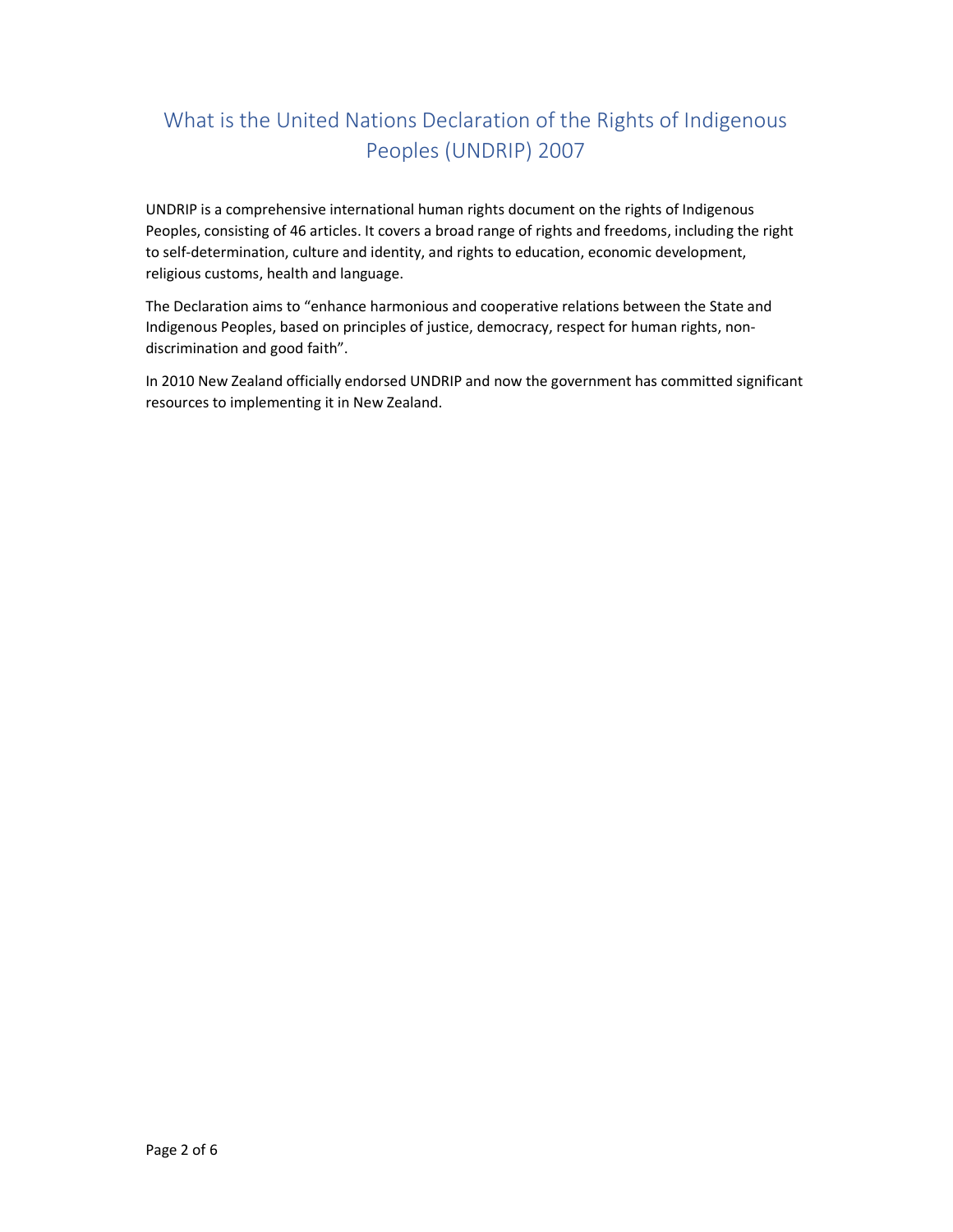## What is Te Tiriti o Waitangi/The Treaty of Waitangi

The Treaty of Waitangi was signed in 1840 and was an agreement between the British Crown and a large number of Māori chiefs. Today the Treaty is widely accepted to be a constitutional document that establishes and guides the relationship between the Crown in New Zealand (embodied by our government) and Māori. The Treaty promised to protect Māori culture and to enable Māori to continue to live in New Zealand as Māori. At the same time, the Treaty gave the Crown the right to govern New Zealand and to represent the interests of all New Zealanders  $^1$ .

There are two different versions of the Treaty of Waitangi. The English text which was signed by representatives of Her Majesty the Queen of England and a Māori language text called Te Tiriti which was debated by many Māori chiefs who later signed the agreement. There is also an official translation into English language of Te Tiriti by Professor Sir Hugh Kawharu which the Waitangi Tribunal recognise in addition to the Māori text of Te Tiriti.

1

<sup>1</sup> https://www.justice.govt.nz/about/learn-about-the-justice-system/how-the-justice-system-works/the-basisfor-all-law/treaty-of-waitangi/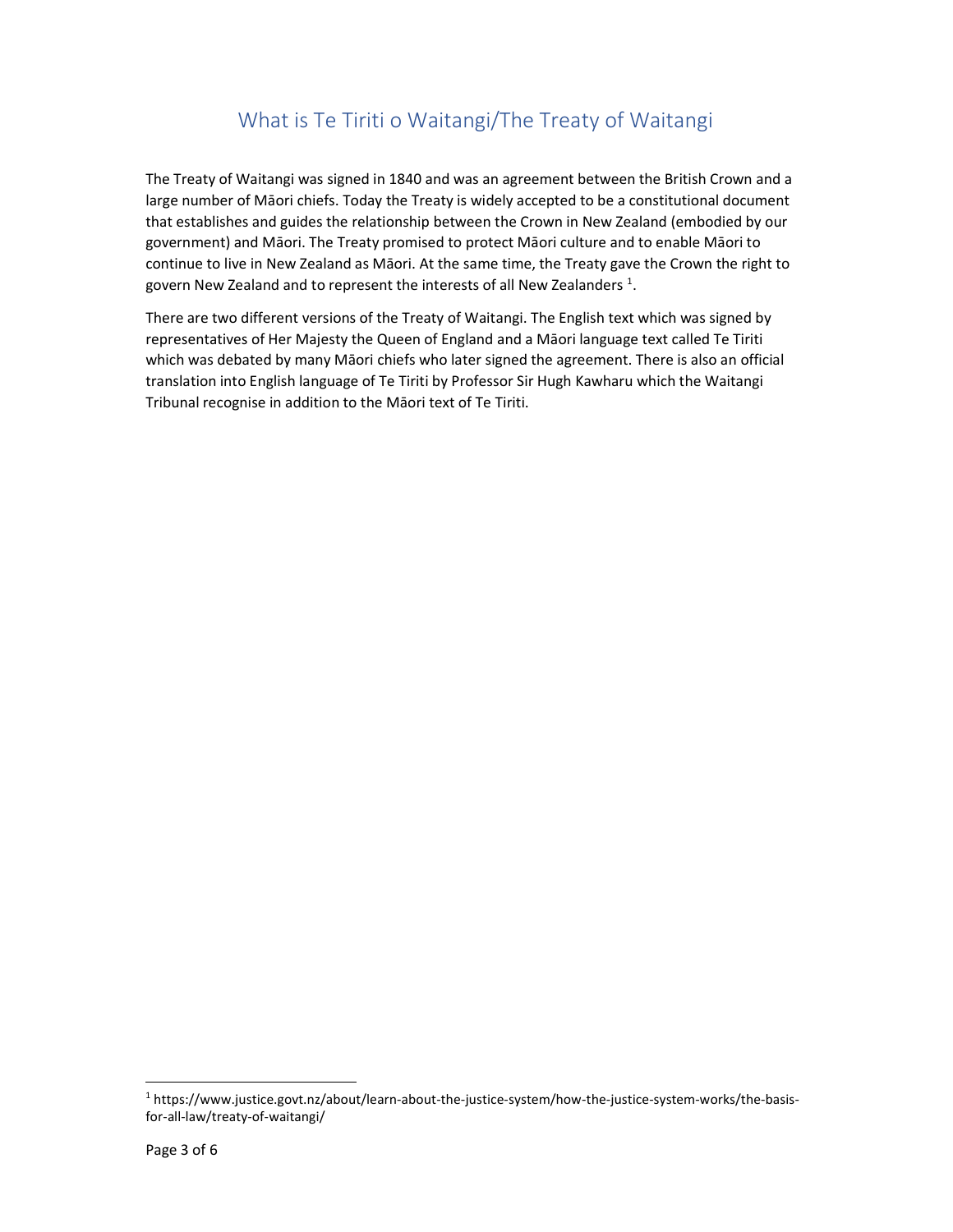## Our Commitment to Te Tiriti

Christchurch Heart Institute/Rangahau Manawa o Ōtautahi expresses its commitment to the Treaty of Waitangi/Te Tiriti, the founding document of Aotearoa New Zealand. We acknowledge that Te Tiriti must be the foundation for our relationships with Māori and Iwi in the way we engage with our research, operate and govern.

Te Tiriti is the agreement which opened the door to and acknowledged tūrangawaewae, a place where one has rights of residence and belonging, for the first immigrants who represented the British Crown, and all those that followed. People from all cultural groups are included as Te Tiriti partners with Māori and, as such, all New Zealanders have a role upholding the rights and privileges of Māori as tangata whenua of Aotearoa.

To realise the promises of Te Tiriti, our relationship with Māori will continue to evolve. As an organisation we are committed to self-reflection, and how we can improve our understanding and commitment to Te Tiriti. This approach and commitment enriches our organisation.

Incorporating Te Tiriti into our everyday work will include:

- improving our understanding of Te Tiriti and what it means to all CHI
- learning more te reo Māori and using it when speaking and writing
- normalisation of tikanga Māori within the CHI
- identifying new ways to partner with Māori Peoples, hapū, rūnanga, Iwi and organisations within our individual roles

The principles of Te Tiriti o Waitangi, as articulated by the Courts and the Waitangi Tribunal, provide the framework for how we will meet our obligations under Te Tiriti in our day-to-day work.

We honour our Te Tiriti Statement through the principles of:

Tino rangatiratanga: CHI is committed to the guarantee of tino rangatiratanga, which provides for Māori self-determination and mana motuhake in the design, delivery, and monitoring of health services and research.

Partnership: CHI is committed to achieving equitable health outcomes for Māori by engaging with Māori in heart related research. We will through joint engagement, agree on a partnership approach and kaupapa that mutually benefit the partnership, to improve the wellbeing of Māori and all New Zealanders. We will ensure health services and research are provided in a culturally appropriate way that recognises and supports the expression of hauora Māori models of care.

We are committed to partnership with Māori and the protection of Māori culture and taonga (heart). We value the distinctiveness that Tangata Whenua bring to physical activity and our success on the world stage. We believe a strong bi-cultural foundation is critical to our identity  and wellbeing.  

Active protection: CHI is committed to the active protection of Māori tikanga, te reo, taonga, and matāuranga Māori. CHI is dedicated to working with and for Māori Peoples and Iwi to protect and nurture Māori taonga (heart health), and to support Māori self-determination through effective and mutually beneficial partnerships. We have committed to ensuring meaningful and genuine consultation and ongoing engagement.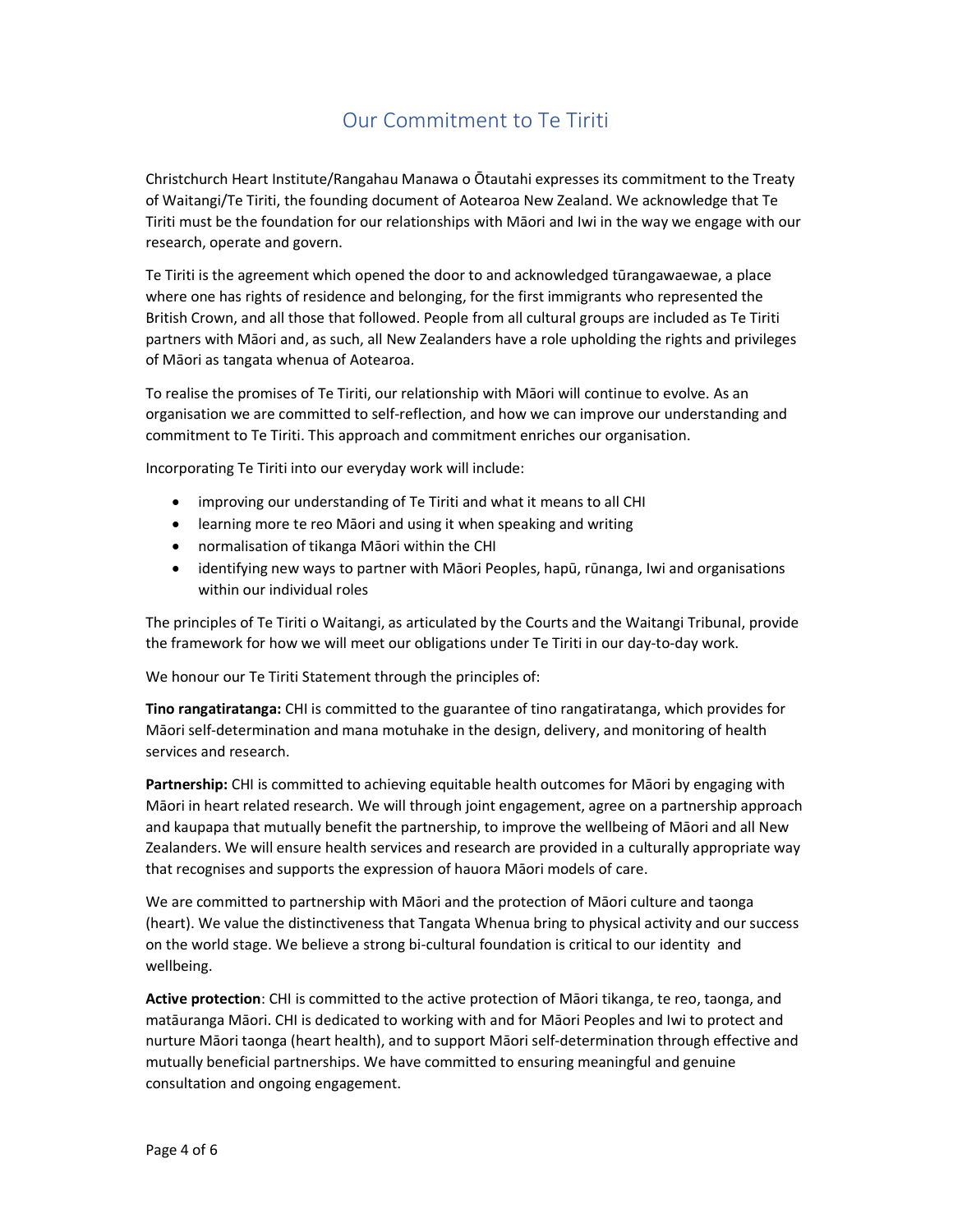### Our Commitment to UNDRIP

CHI is committed to the United Nations Declaration of the Rights of Indigenous Peoples 2007 and that the Treaty and Declaration are strongly aligned and mutually consistent.

CHI honour the United Nations Declaration of the Rights of Indigenous Peoples 2007 through the key themes of:  

Self-determination: Through our Te Tiriti principle commitment of Tino Rangatiratanga.

Equality and non-discrimination: Through our Te Tiriti principle commitment of partnerships

Participation, underpinned by free, prior, informed consent: Through upgrading consent forms and providing Māori cultural expertise to Māori participants.

Culture: Through our Te Tiriti principle commitment of Active Protection

Resources: Through our Te Tiriti principle commitment of Tino Rangatiratanga and the well being and addressing equities with Māori in heart health.